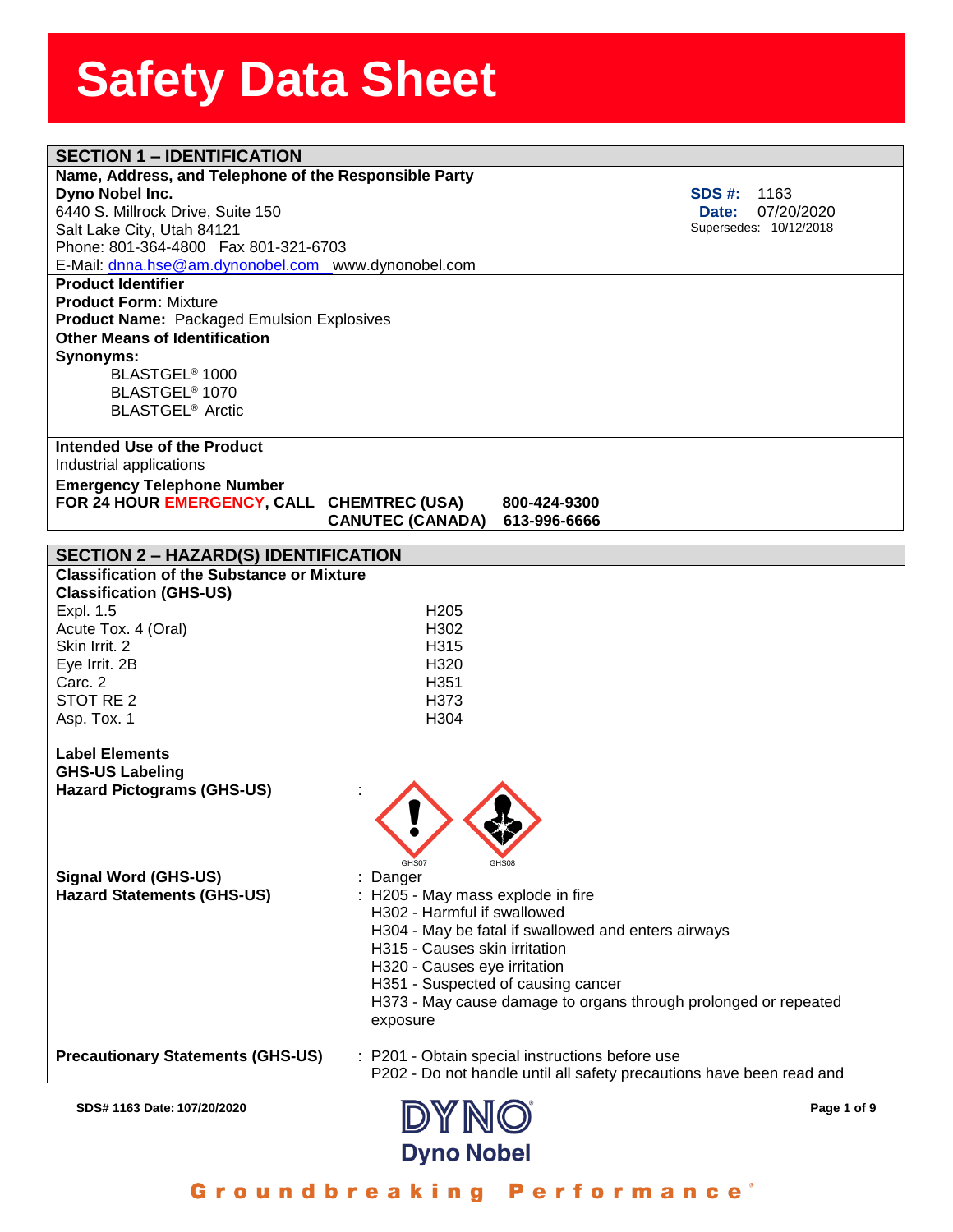ssense in der Staatsbeeld in der Staatsbeeld in der Staatsbeeld in der Staatsbeeld in der Staatsbeeld in der S<br>SherrSheet SherrSheet SherrSheet SherrSheet SherrSheet SherrSheet SherrSheet SherrSheet SherrSheet SherrSheet<br>S understood

P210 - Keep away from heat, hot surfaces, open flames, sparks. - No smoking P220 - Keep/Store away from clothing, combustible materials, combustibles P221 - Take any precaution to avoid mixing with combustible materials, clothing, combustibles P233 - Keep container tightly closed P260 - Do not breathe dust, fume, mist, spray, vapors P264 - Wash exposed areas thoroughly after handling P270 - Do not eat, drink or smoke when using this product P273 - Avoid release to the environment P280 - Wear protective gloves/protective clothing/eye protection/face protection P301+P310 - IF SWALLOWED: Immediately call a POISON CENTER or doctor/physician P302+P352 - IF ON SKIN: Wash with plenty of soap and water P305+P351+P338 - IF IN EYES: Rinse cautiously with water for several minutes. Remove contact lenses, if present and easy to do. Continue rinsing P370+P380 - In case of fire: Evacuate area P372 - Explosion risk in case of fire P373 - DO NOT fight fire when fire reaches explosives P401 - Store local, regional, national, and international regulations P403+P235 - Store in a well-ventilated place. Keep cool P405 - Store locked up P501 - Dispose of contents/container according to local, regional, national, and international regulations

**Other Hazards**

**Hazards Not Otherwise Classified (HNOC):** Not available **Other Hazards:** Exposure may aggravate those with pre-existing eye, skin, or respiratory conditions.

### **SECTION 3 - COMPOSITION/INFORMATION ON INGREDIENTS**

| Mixture |  |
|---------|--|
|---------|--|

| .                                  |                           |           |                                           |  |
|------------------------------------|---------------------------|-----------|-------------------------------------------|--|
| <b>Name</b>                        | <b>Product identifier</b> | $%$ (w/w) | <b>Ingredient Classification (GHS-US)</b> |  |
| Ammonium nitrate                   | (CAS No) 6484-52-2        | 70 - 85   | Ox. Sol. 3, H272                          |  |
|                                    |                           |           | Eye Irrit. 2A, H319                       |  |
| *Fuels, diesel, no. 2              | (CAS No) 68476-34-6       | $0.1 - 8$ | Flam. Liq. 3, H226                        |  |
|                                    |                           |           | Acute Tox. 4 (Inhalation), H332           |  |
|                                    |                           |           | Skin Irrit. 2, H315                       |  |
|                                    |                           |           | Carc. 2, H351                             |  |
|                                    |                           |           | <b>STOT RE 2, H373</b>                    |  |
|                                    |                           |           | Asp. Tox. 1, H304                         |  |
| Distillates, petroleum, chemically | (CAS No) 64742-35-4       | $0.1 - 6$ | Asp. Tox. 1, H304                         |  |
| neutralized light naphthenic       |                           |           |                                           |  |
|                                    |                           |           |                                           |  |

\* This ingredient is not used in GREEN-named products.

Ingredients, other than those mentioned above, as used in this product are not hazardous as defined under current Department of Labor regulations or are present in deminimus concentrations (less than 0.1% for carcinogens, less than 1.0% for other hazardous materials).

Full text of H-phrases: see section 16

#### **SECTION 4 - FIRST AID MEASURES**

**SDS# 1163 Date: 107/20/2020 Page 2 of 9**

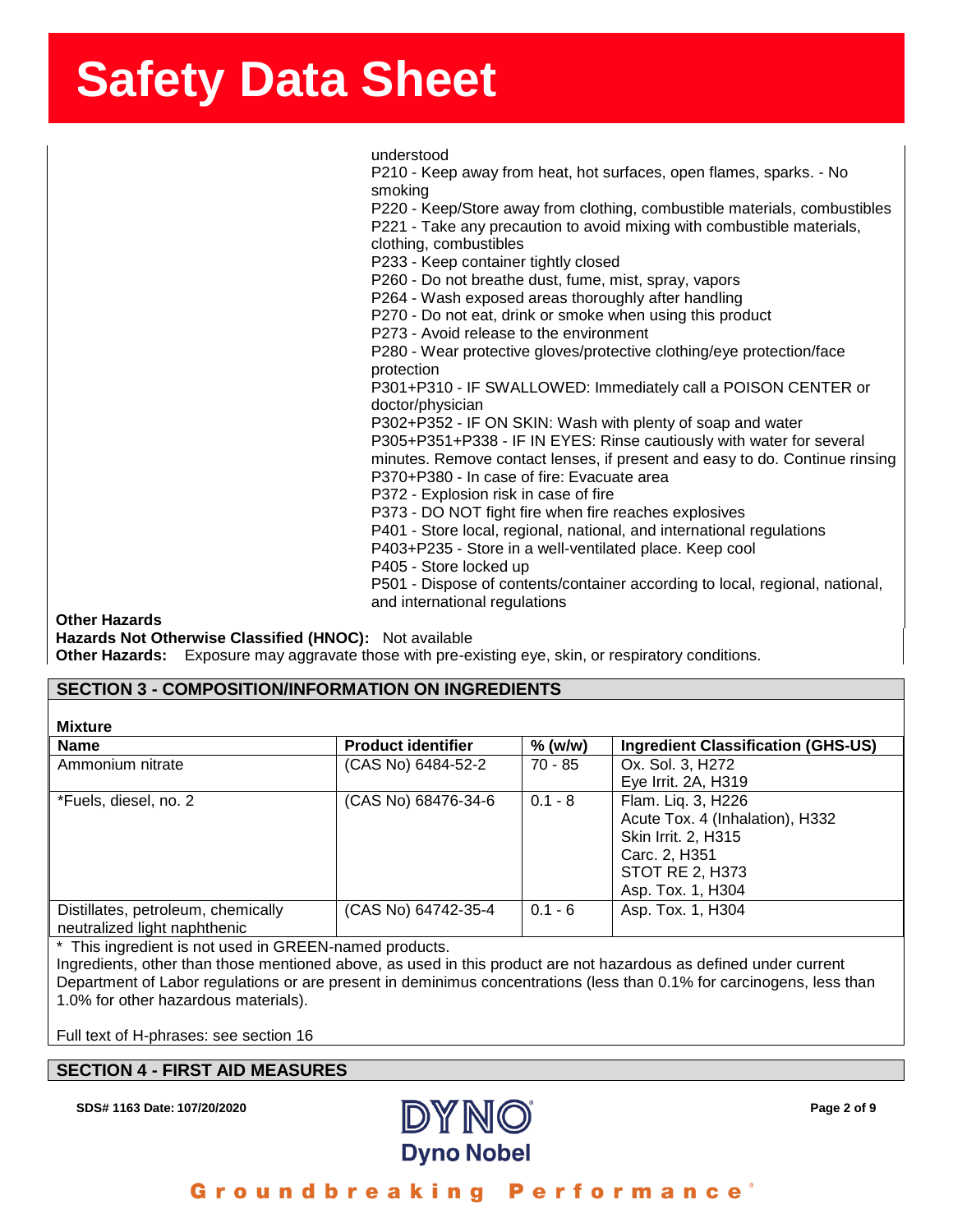### **Solution of First Aid Measures**<br> **Description of First Aid Measures**

**Generai:** Never give anything by mouth to an unconscious person. If you feel unwell, seek medical adv<br>where possible).<br>**Inhalation:** If symptoms occur, go into fresh air and ventilate suspected area. Seek medical attentio **General:** Never give anything by mouth to an unconscious person. If you feel unwell, seek medical advice (show the label where possible).

**Skin Contact:** Remove contaminated clothing. Wash with soap and water followed by rinsing with water. Seek medical attention if irritation develops or persists. Wash contaminated clothing before reuse.

**Eye Contact:** Rinse cautiously with water for several minutes. Remove contact lenses, if present and easy to do. Continue rinsing. Obtain medical attention if irritation develops or persists.

**Ingestion:** Rinse mouth. Do NOT induce vomiting. Seek medical attention immediately.

#### **Most Important Symptoms and Effects Both Acute and Delayed**

**General:** May be harmful if swallowed. Causes serious eye damage. Skin irritation.

**Inhalation:** May cause respiratory irritation.

**Skin Contact:** May cause skin irritation.

**Eye Contact:** Causes eye irritation.

**Ingestion:** May be harmful if swallowed. May be harmful if swallowed and enters airways.

**Chronic Symptoms:** Contains an ingredient that may cause cancer. Causes damage to organs through prolonged or repeated exposure.

#### **Indication of Any Immediate Medical Attention and Special Treatment Needed**

If symptoms occur, seek medical attention.

### **SECTION 5 - FIRE-FIGHTING MEASURES**

**Extinguishing Media**

**Suitable Extinguishing Media:** DO NOT FIGHT FIRES INVOLVING EXPLOSIVES.

**Unsuitable Extinguishing Media:** Not available

#### **Special Hazards Arising from the Substance or Mixture**

**Fire Hazard:** In case of fire involving explosives: Evacuate area. DO NOT fight fires involving explosives. Consult the most current Emergency Response Guidebook (ERG), Guide 112 for additional information. Extreme risk of explosion from shock, friction, fire or other sources of ignition.

**Explosion Hazard:** Extreme risk of explosion by shock, friction, fire, impact, heat or other sources of ignition.

**Reactivity:** Accelerates the rate of burning materials.

**Advice for Firefighters**

**Precautionary Measures Fire:** DO NOT ATTEMPT TO FIGHT FIRES INVOLVING EXPLOSIVE MATERIALS. Evacuate all personnel to a predetermined safe location, no less than 2,500 feet in all directions. Can explode or detonate under fire conditions. Burning material may produce toxic vapors. It is recommended that users of explosives material be familiar with the Institute of Makers of Explosives Safety Library publications.

**Hazardous Combustion Products**: Nitrogen oxides. Carbon oxides (CO, CO2). Ammonia.

**Other information:** Do not attempt to fight fires involving explosive materials. Evacuate all personnel to a predetermined safe location, no less than 2,500 feet in all directions.

**Reference to Other Sections:** Refer to section 9 for flammability properties.

### **SECTION 6 - ACCIDENTAL RELEASE MEASURES**

#### **Personal Precautions, Protective Equipment and Emergency Procedures**

**General Measures:** Evacuate all non-essential personnel from immediate area and establish a "regulated zone" with site control and security.

#### **For Non-Emergency Personnel**

**Protective Equipment:** Use appropriate personal protection equipment (PPE).

**Emergency Procedures:** Evacuate unnecessary personnel.

#### **For Emergency Personnel**

**Protective Equipment:** Use appropriate personal protection equipment (PPE).

**Emergency Procedures:** Ventilate area.

#### **Environmental Precautions**

**SDS# 1163 Date: 107/20/2020 Page 3 of 9**

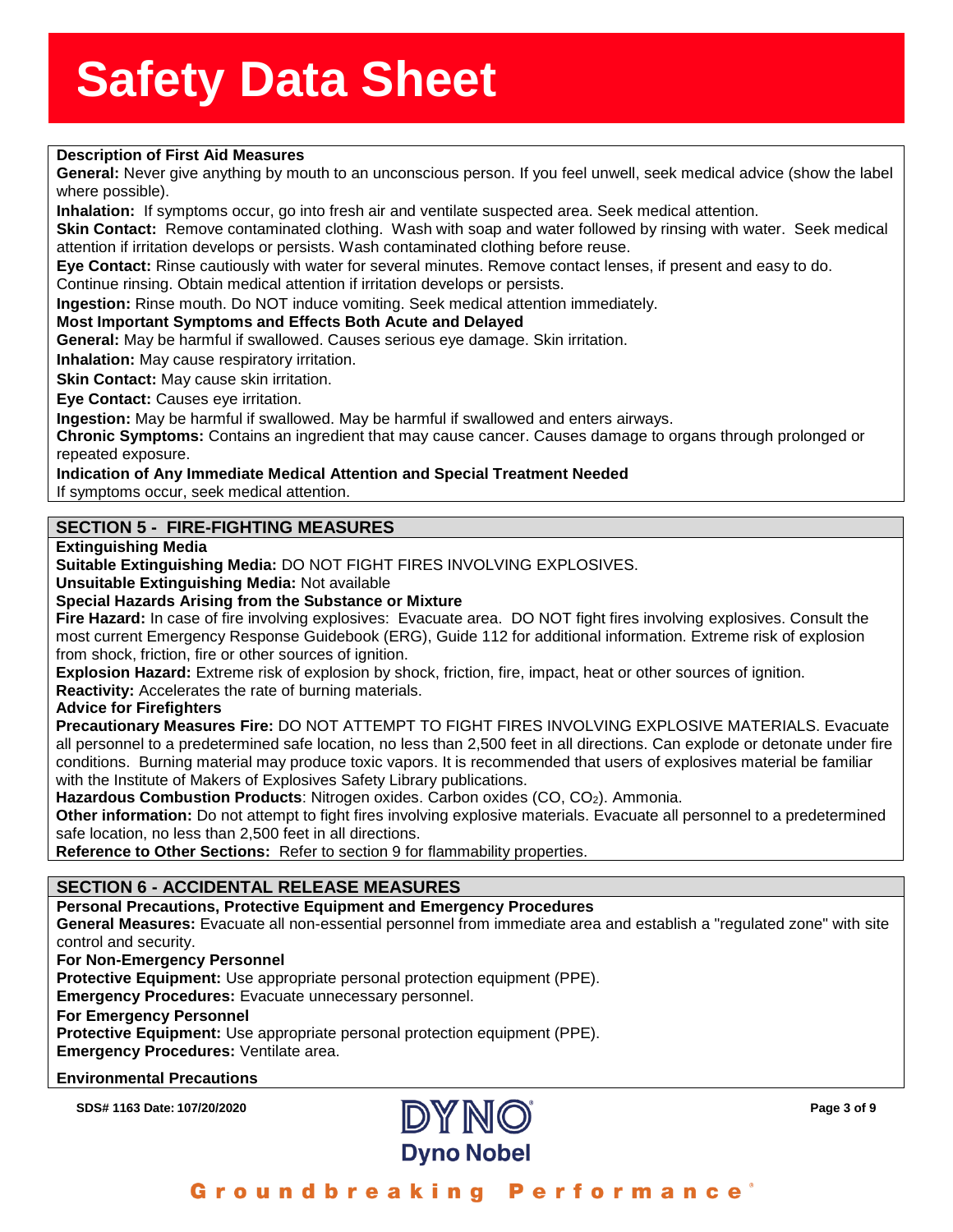### **Solution**<br>
Prevent entry to sewers and public waters.

**Methods and Material for Containment and Cleaning Up**<br>**For Containment:** Contain any spills with dikes as necessare<br>not take up in combustible material such as: saw dust or cell **For Containment:** Contain any spills with dikes as necessary to prevent migration and entry into sewers or streams. Do not take up in combustible material such as: saw dust or cellulosic material.

**Methods for Cleaning Up:** Collect spillage for possible reuse. Clean up spills immediately and dispose of waste in accordance with appropriate State, Federal and local regulations.

#### **Reference to Other Sections**

See heading 8, Exposure Controls and Personal Protection

#### **SECTION 7 - HANDLING AND STORAGE**

**Precautions for Safe Handling**: It is recommended that users of explosives material be familiar with the Institute of Makers of Explosives Safety Library publications.

**Additional Hazards When Processed:** When heated to decomposition, emits toxic fumes. Do not puncture or incinerate container.

**Hygiene Measures:** Handle in accordance with good industrial hygiene and safety procedures. Wash hands and other exposed areas with mild soap and water before eating, drinking, or smoking and again when leaving work.

#### **Conditions for Safe Storage, Including Any Incompatibilities**

**Storage Conditions:** Store in a dry, cool and well-ventilated place. Keep container closed when not in use. Keep/Store away from combustible materials, extremely high temperatures, direct sunlight, ignition sources, incompatible materials. **Incompatible Materials:** Corrosives, strong acids, strong bases and alkalis.

#### **SECTION 8 - EXPOSURE CONTROLS/PERSONAL PROTECTION**

| <b>Control Parameters</b>         |                                |                      |  |  |
|-----------------------------------|--------------------------------|----------------------|--|--|
| Fuels, diesel, no. 2 (68476-34-6) |                                |                      |  |  |
| <b>USA ACGIH</b>                  | ACGIH TWA (mg/m <sup>3</sup> ) | 100 mg/m $3$         |  |  |
| Alberta                           | OEL TWA (mg/m <sup>3</sup> )   | 100 mg/m $3$         |  |  |
| <b>British Columbia</b>           | OEL TWA (mg/m <sup>3</sup> )   | 100 mg/m $3$         |  |  |
| Manitoba                          | OEL TWA (mg/m <sup>3</sup> )   | 100 mg/m $3$         |  |  |
| Newfoundland &                    | OEL TWA (mg/m <sup>3</sup> )   | 100 mg/m $3$         |  |  |
| Labrador                          |                                |                      |  |  |
| Nova Scotia                       | OEL TWA (mg/m <sup>3</sup> )   | 100 mg/m $3$         |  |  |
| Ontario                           | OEL TWA (mg/m <sup>3</sup> )   | 100 mg/m $3$         |  |  |
| <b>Prince Edward Island</b>       | OEL TWA (mg/m <sup>3</sup> )   | $100 \text{ mg/m}^3$ |  |  |
| Saskatchewan                      | OEL STEL (mg/m <sup>3</sup> )  | 150 mg/m $3$         |  |  |
| Saskatchewan                      | OEL TWA (mg/m <sup>3</sup> )   | 100 mg/m $3$         |  |  |

#### **Exposure Controls**

**Appropriate Engineering Controls:** Ensure all national/local regulations are observed. Ensure adequate ventilation, especially in confined areas.

**Personal Protective Equipment:** Protective goggles. Gloves. Insufficient ventilation: wear respiratory protection. Protective clothing.



**Materials for Protective Clothing:** Chemically resistant materials and fabrics.

**Hand Protection:** Wear chemically resistant protective gloves.

**Eye Protection:** Chemical goggles or face shield.

**Skin and Body Protection:** Not available

**Respiratory Protection:** Use NIOSH-approved air-purifying or supplied-air respirator where airborne concentrations of vapor or mist are expected to exceed exposure limits.

**SDS# 1163 Date: 107/20/2020 Page 4 of 9**



Groundbreaking Performance'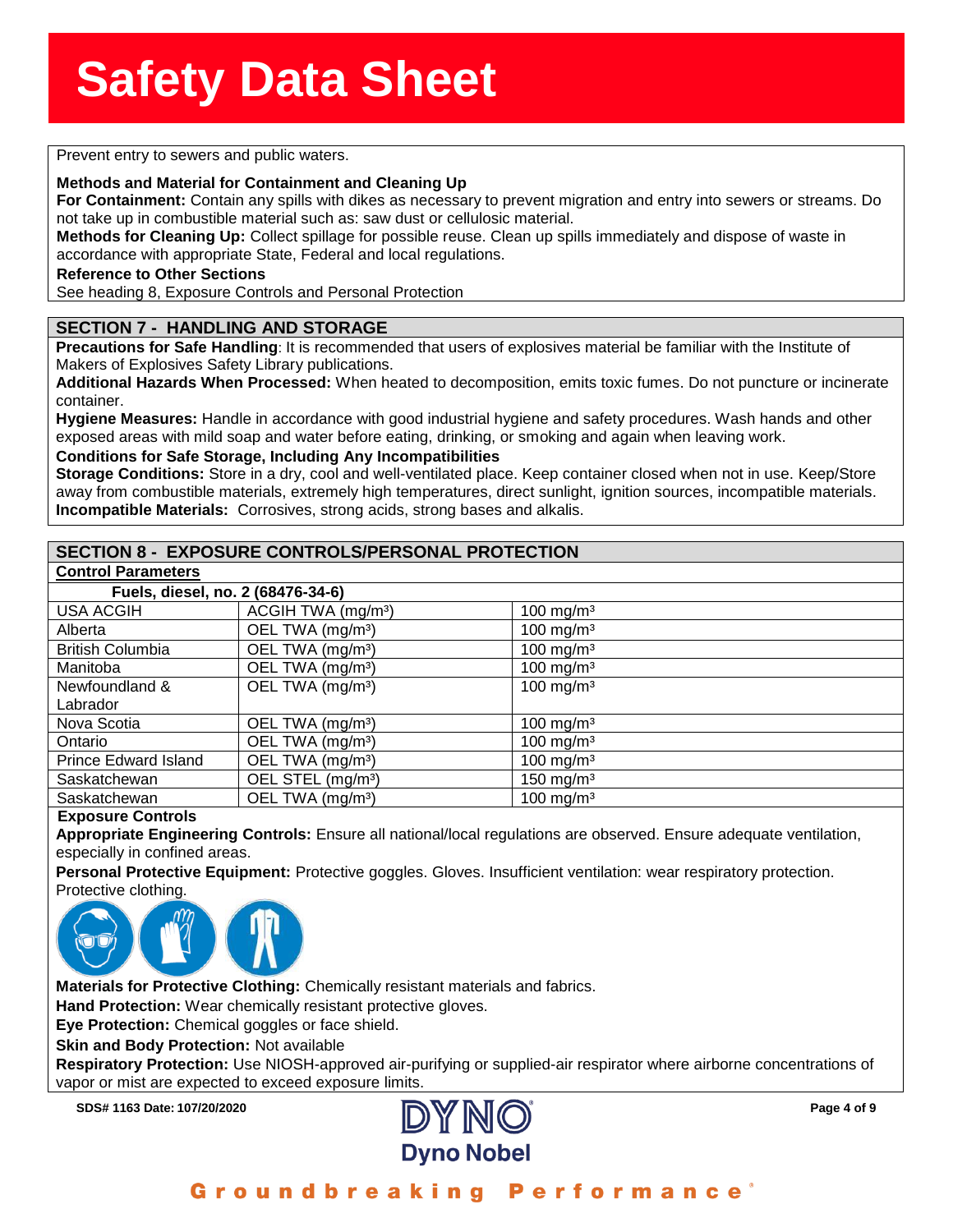**Solen Constructs**<br> **Other Information:** When using, do not eat, drink or smoke.

| <b>SECTION 9 - PHYSICAL AND CHEMICAL PROPERTIES</b>          |   |                                                                          |
|--------------------------------------------------------------|---|--------------------------------------------------------------------------|
| <b>Information on Basic Physical and Chemical Properties</b> |   |                                                                          |
| <b>Physical State</b>                                        |   | Liquid                                                                   |
| Appearance                                                   |   | White, yellow or pink opaque viscous liquid.                             |
| Odor                                                         |   | Slight fuel oil odor.                                                    |
| <b>Odor Threshold</b>                                        |   | Not available                                                            |
| pH                                                           |   | Not available                                                            |
| <b>Relative Evaporation Rate (butylacetate=1)</b>            | ÷ | < 1                                                                      |
| <b>Melting Point</b>                                         |   | Not available                                                            |
| <b>Freezing Point</b>                                        |   | Not available                                                            |
| <b>Boiling Point</b>                                         |   | Not available                                                            |
| <b>Flash Point</b>                                           |   | Not available                                                            |
| <b>Auto-ignition Temperature</b>                             |   | Not available                                                            |
| <b>Decomposition Temperature</b>                             |   | Not available                                                            |
| Flammability (solid, gas)                                    |   | Not available                                                            |
| <b>Lower Flammable Limit</b>                                 |   | Not available                                                            |
| <b>Upper Flammable Limit</b>                                 |   | Not available                                                            |
| <b>Vapor Pressure</b>                                        |   | Not available                                                            |
| Relative Vapor Density at 20 °C                              |   | Not available                                                            |
| <b>Relative Density</b>                                      |   | Not available                                                            |
| <b>Specific Gravity</b>                                      |   | $1.00 - 1.45$ g/cc                                                       |
| <b>Solubility</b>                                            |   | Water: Nitrate salts are completely soluble, but emulsion dissolution is |
|                                                              |   | very slow.                                                               |
| Partition coefficient: n-octanol/water                       |   | Not available                                                            |
| <b>Viscosity</b>                                             |   | Not available                                                            |
| <b>Explosion Data - Sensitivity to Mechanical</b>            | ÷ | Not sensitive to mechanical impact. May be sensitive to supersonic       |
| Impact                                                       |   | explosively driven projectile impacts.                                   |
| <b>Explosion Data - Sensitivity to Static</b>                |   | Not sensitive to static discharge.                                       |
| <b>Discharge</b>                                             |   |                                                                          |

#### **SECTION 10 - STABILITY AND REACTIVITY**

**Reactivity:** Accelerates the rate of burning materials. Oxidizer. May react violently with strong acids, strong oxidizing and reducing agents.

**Chemical Stability:** May intensify fire; oxidizer. May explode when subjected to fire, supersonic shock or high-energy projectile impact, especially when confined or in large quantities.

**Possibility of Hazardous Reactions:** Hazardous polymerization will not occur.

**Conditions to Avoid:** Direct sunlight. Extremely high temperatures. Heat. Sparks. Overheating. Open flame.

Combustible materials. Sources of ignition. Incompatible materials. **Incompatible Materials:** Corrosives, strong acids, strong bases and alkalis.

**Hazardous Decomposition Products:** Nitrogen oxides. Toxic vapors. Ammonia. Carbon monoxide.

#### **SECTION 11 - TOXICOLOGICAL INFORMATION**

**Information on Toxicological Effects - Product**



Groundbreaking Performance°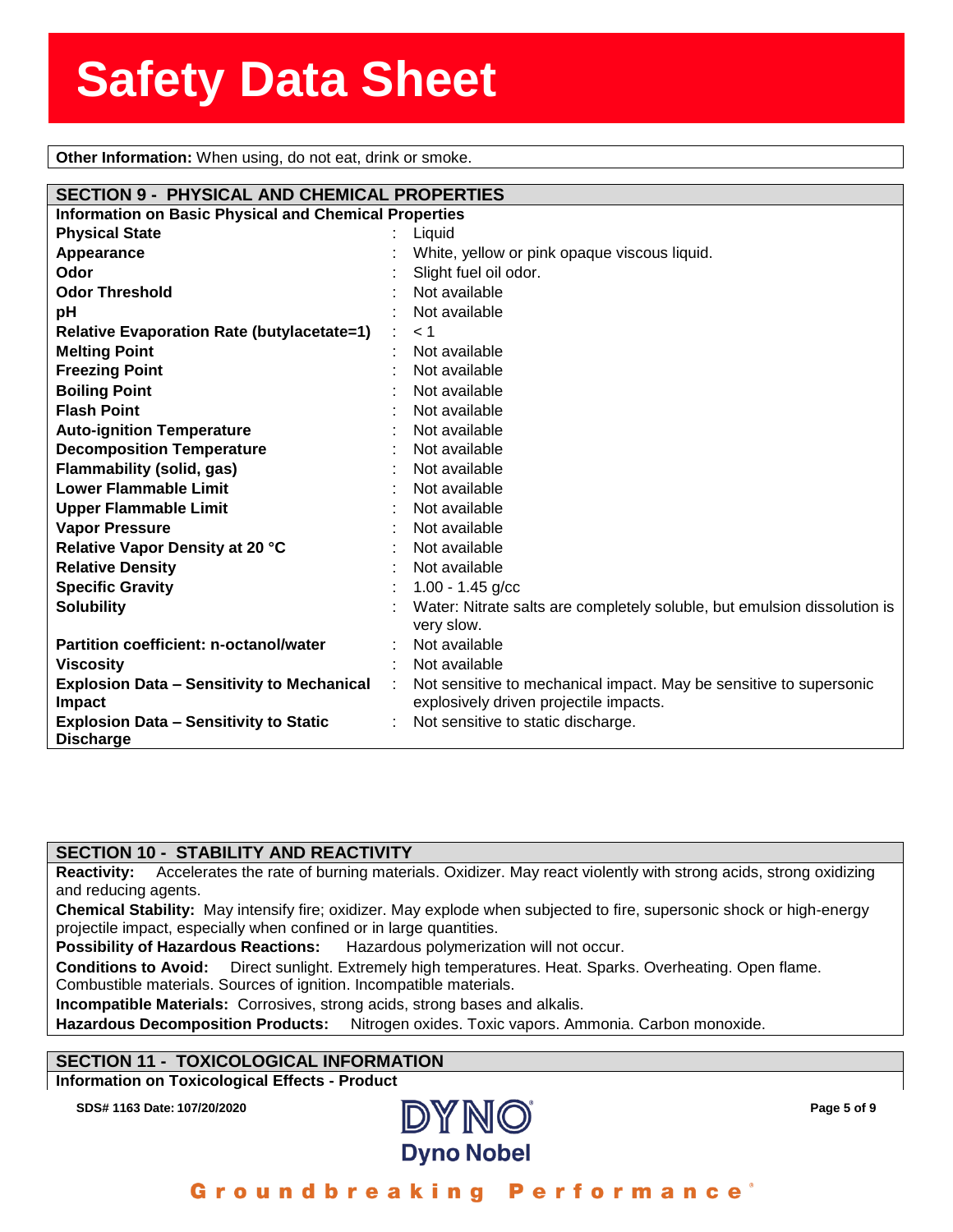**Solution Servers Sherror Sherror Sherror Sherror Sherror Sherror Sherror Sherror Sherror Sherror Sherror Sherr<br>The Toxicity: Harmful if swallowed. LD50 and LC50 Data:** Not avallable<br>**Skin Corrosion/Irritation:** Not classified<br>**Serious Eye Damage/Irritation:** Causes serious eye irritation. **LD50 and LC50 Data:** Not available**Skin Corrosion/Irritation:** Not classified **Respiratory or Skin Sensitization:** Not classified **Germ Cell Mutagenicity:** Not classified**Teratogenicity:** Not available**Carcinogenicity:** Contains an ingredient suspected of causing cancer. **Specific Target Organ Toxicity (Repeated Exposure):** May cause damage to organs through prolonged or repeated exposure. **Reproductive Toxicity:** Not classified **Specific Target Organ Toxicity (Single Exposure):** Not classified **Aspiration Hazard:** May be fatal if swallowed and enters airways. **Symptoms/Injuries After Inhalation:** May cause respiratory irritation. **Symptoms/Injuries After Skin Contact:** May cause skin irritation. **Symptoms/Injuries After Eye Contact:** Causes eye irritation. **Symptoms/Injuries After Ingestion:** May be harmful if swallowed. May be harmful if swallowed and enters airways. Aspiration into the lungs can occur during ingestion or vomiting and may cause lung injury. **Chronic Symptoms:** Contains an ingredient that may cause cancer. Causes damage to organs through prolonged or repeated exposure. **Information on Toxicological Effects - Ingredient(s) LD50 and LC50 Data: Ammonium nitrate (6484-52-2) LD50 Oral Rat** 2217 mg/kg **LC50 Inhalation Rat**  $> 88.8$  mg/l/4h **ATE CLP (oral)** 2217.000 mg/kg body weight **Fuels, diesel, no. 2 (68476-34-6) ATE CLP (vapors)** 11.000 mg/l/4h **Distillates, petroleum, chemically neutralized light naphthenic (64742-35-4) LD50 Oral Rat**  $\vert$  > 5000 mg/kg **LD50 Dermal Rabbit**  $>$  2000 mg/kg

| <b>SECTION 12: ECOLOGICAL INFORMATION</b>                             |                                                                             |  |  |  |  |
|-----------------------------------------------------------------------|-----------------------------------------------------------------------------|--|--|--|--|
| Not classified<br><b>Toxicity</b>                                     |                                                                             |  |  |  |  |
|                                                                       | Fuels, diesel, no. 2 (68476-34-6)                                           |  |  |  |  |
| LC50 Fish 1                                                           | 35 mg/l (Exposure time: 96 h - Species: Pimephales promelas [flow-through]) |  |  |  |  |
| <b>Persistence and Degradability</b>                                  |                                                                             |  |  |  |  |
| <b>Packaged Emulsion Explosives</b>                                   |                                                                             |  |  |  |  |
| <b>Persistence and Degradability</b>                                  | Not established.                                                            |  |  |  |  |
| <b>Bioaccumulative Potential</b>                                      |                                                                             |  |  |  |  |
| <b>Packaged Emulsion Explosives</b>                                   |                                                                             |  |  |  |  |
| <b>Bioaccumulative Potential</b>                                      | Not established.                                                            |  |  |  |  |
| Ammonium nitrate (6484-52-2)                                          |                                                                             |  |  |  |  |
| BCF fish 1                                                            | (no bioaccumulation expected)                                               |  |  |  |  |
| Log Pow                                                               | $-3.1$ (at 25 °C)                                                           |  |  |  |  |
| <b>Mobility in Soil</b> Not available<br><b>Other Adverse Effects</b> |                                                                             |  |  |  |  |

**SDS# 1163 Date: 107/20/2020 Page 6 of 9**



Groundbreaking Performance°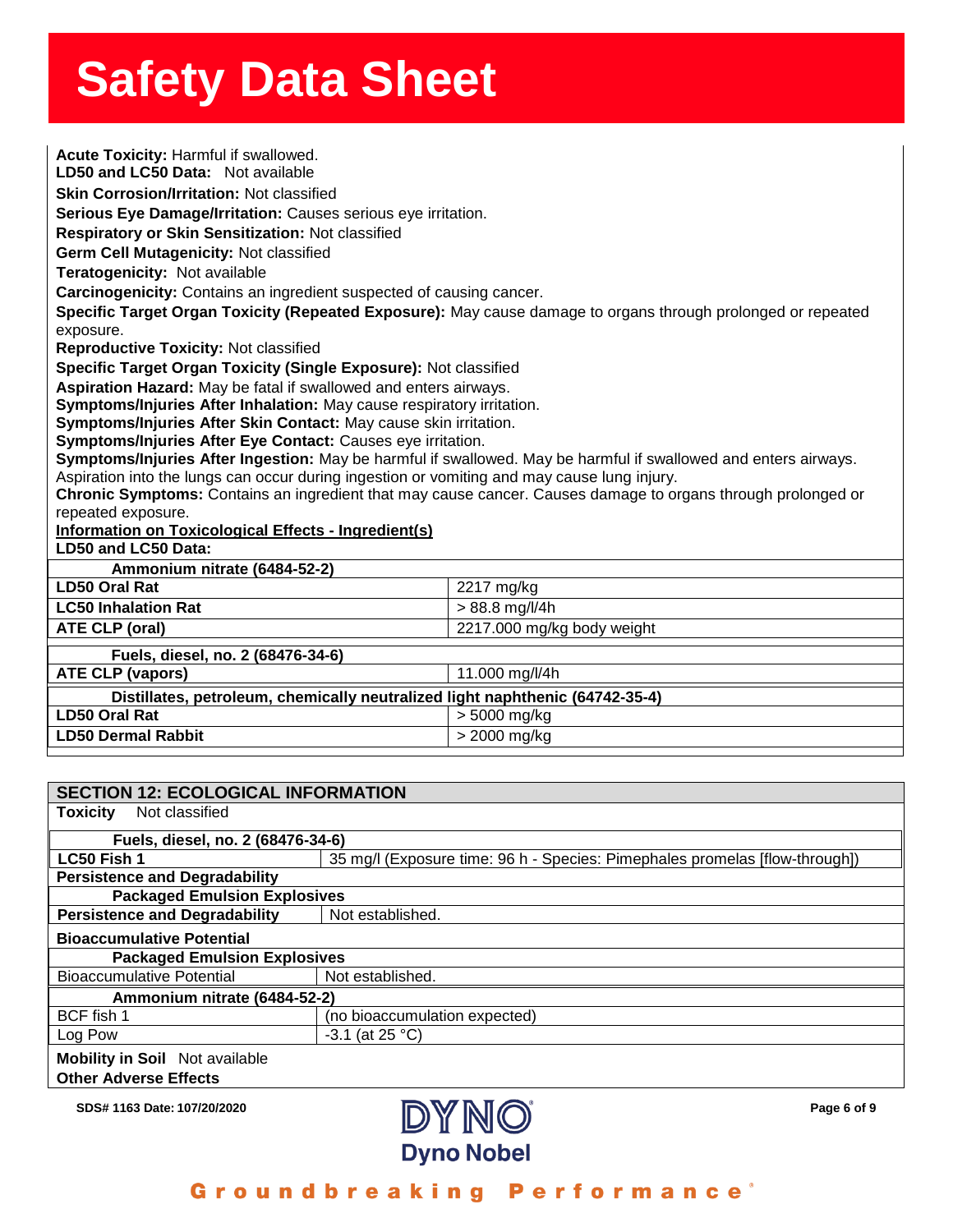**Solution Information:** Avoid release to the environment.

#### **SECTION 13 – DISPOSAL CONSIDERATIONS**

**Waste Treatment Methods:** Contact manufacturer for advice on proper disposal methods.

**Waste Disposal Recommendations:** Collect spillage for possible reuse. Dispose of waste material in accordance with all local, regional, national, provincial, territorial and international regulations.

**Additional Information:** Clean up even minor leaks or spills if possible without unnecessary risk.

| <b>SECTION 14 - TRANSPORT INFORMATION</b> |                                                         |  |  |  |
|-------------------------------------------|---------------------------------------------------------|--|--|--|
| 14.1 In Accordance with DOT               | : EXPLOSIVE, BLASTING, TYPE E or Agent blasting, Type E |  |  |  |
| <b>Proper Shipping Name</b>               | : 1.5D                                                  |  |  |  |
| <b>Hazard Class</b>                       | 1.5                                                     |  |  |  |
| <b>Identification Number</b>              | $\pm$ UN0332                                            |  |  |  |
| <b>Label Codes</b>                        | : 1.5D                                                  |  |  |  |
| <b>Packing Group</b>                      | $\mathbb{R}^{\mathbb{N}}$                               |  |  |  |
| <b>ERG Number</b>                         | : 140                                                   |  |  |  |
| 14.2 In Accordance with IMDG              | : EXPLOSIVE, BLASTING, TYPE E (AGENT, BLASTING, TYPE E) |  |  |  |
| <b>Proper Shipping Name</b>               | : 1.5D                                                  |  |  |  |
| <b>Hazard Class</b>                       | : UN0332                                                |  |  |  |
| <b>Identification Number</b>              | : 1.5D                                                  |  |  |  |
| <b>Label Codes</b>                        | 1.5                                                     |  |  |  |
| <b>EmS-No. (Fire)</b>                     | $E - B$                                                 |  |  |  |
| EmS-No. (Spillage)                        | $\therefore$ S-Y                                        |  |  |  |
| 14.3 In Accordance with IATA              | : AGENT, BLASTING TYPE E                                |  |  |  |
| <b>Proper Shipping Name</b>               | : UN0332                                                |  |  |  |
| <b>Identification Number</b>              | 1.5                                                     |  |  |  |
| <b>Hazard Class</b>                       | $\div$ 1                                                |  |  |  |
| <b>Label Codes</b>                        | : 1.5D                                                  |  |  |  |
| <b>ERG Code (IATA)</b>                    | $\div$ 1L                                               |  |  |  |
| 14.4 In Accordance with TDG               | : EXPLOSIVE, BLASTING, TYPE E                           |  |  |  |
| <b>Proper Shipping Name</b>               | : II                                                    |  |  |  |
| <b>Packing Group</b>                      | : 1.5D                                                  |  |  |  |
| <b>Hazard Class</b>                       | 1.5                                                     |  |  |  |
| <b>Identification Number</b>              | $:$ UN0332                                              |  |  |  |
| <b>Label Codes</b>                        | : 1.5D                                                  |  |  |  |



Groundbreaking Performance<sup>®</sup>

**Dyno Nobel**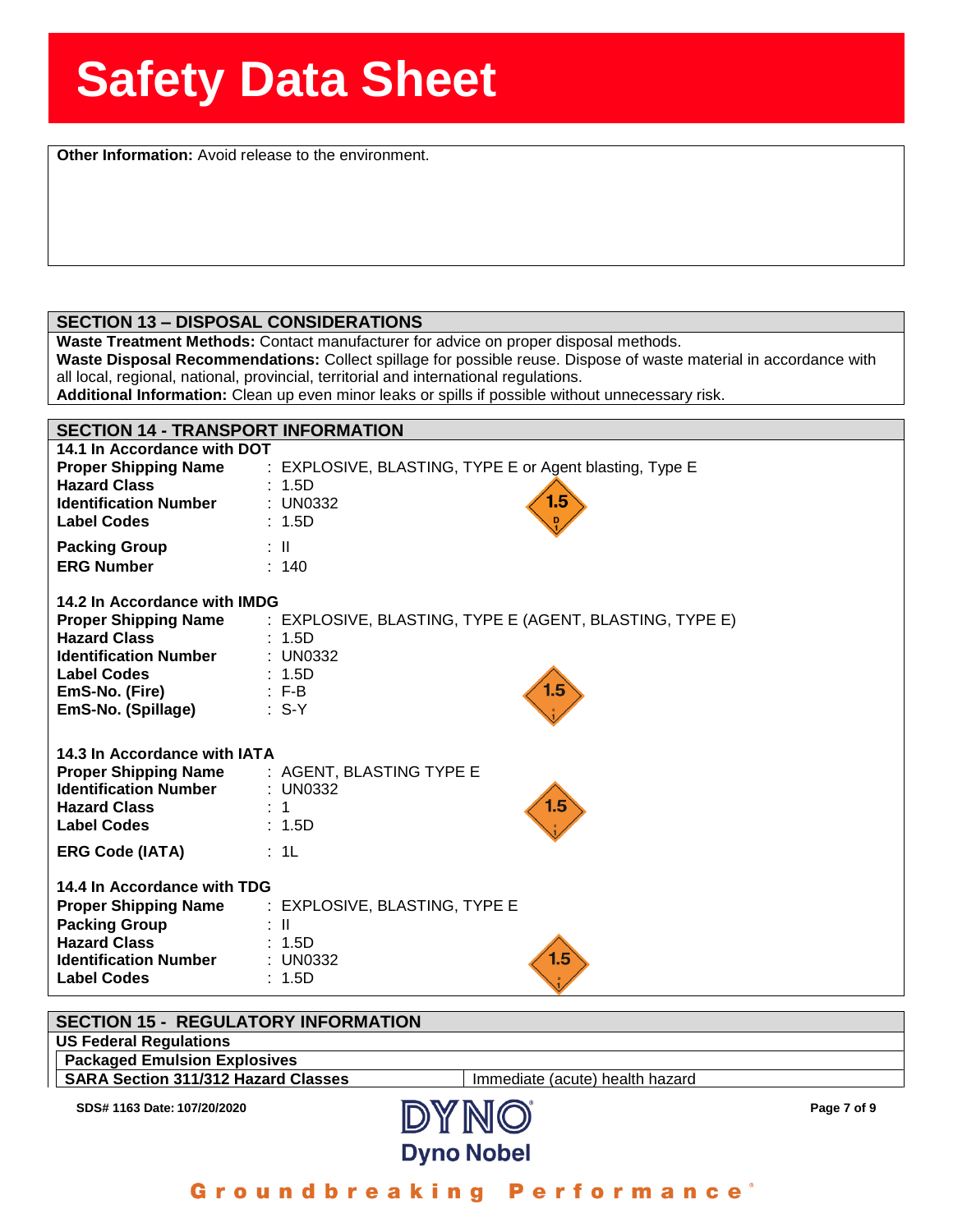|                                                                                                                                                                                      | Reactive hazard                                                               |  |  |  |
|--------------------------------------------------------------------------------------------------------------------------------------------------------------------------------------|-------------------------------------------------------------------------------|--|--|--|
|                                                                                                                                                                                      | Delayed (chronic) health hazard                                               |  |  |  |
|                                                                                                                                                                                      | Fire hazard                                                                   |  |  |  |
| Ammonium nitrate (6484-52-2)                                                                                                                                                         |                                                                               |  |  |  |
|                                                                                                                                                                                      | Listed on the United States TSCA (Toxic Substances Control Act) inventory     |  |  |  |
| Fuels, diesel, no. 2 (68476-34-6)                                                                                                                                                    |                                                                               |  |  |  |
|                                                                                                                                                                                      | Listed on the United States TSCA (Toxic Substances Control Act) inventory     |  |  |  |
|                                                                                                                                                                                      | Distillates, petroleum, chemically neutralized light naphthenic (64742-35-4)  |  |  |  |
|                                                                                                                                                                                      | Listed on the United States TSCA (Toxic Substances Control Act) inventory     |  |  |  |
| <b>US State Regulations</b>                                                                                                                                                          |                                                                               |  |  |  |
|                                                                                                                                                                                      |                                                                               |  |  |  |
| Ammonium nitrate (6484-52-2)                                                                                                                                                         |                                                                               |  |  |  |
| U.S. - Massachusetts - Right To Know List                                                                                                                                            |                                                                               |  |  |  |
|                                                                                                                                                                                      | U.S. - New Jersey - Right to Know Hazardous Substance List                    |  |  |  |
|                                                                                                                                                                                      | U.S. - Pennsylvania - RTK (Right to Know) - Environmental Hazard List         |  |  |  |
| U.S. - Pennsylvania - RTK (Right to Know) List                                                                                                                                       |                                                                               |  |  |  |
| Fuels, diesel, no. 2 (68476-34-6)                                                                                                                                                    |                                                                               |  |  |  |
|                                                                                                                                                                                      | U.S. - New Jersey - Right to Know Hazardous Substance List                    |  |  |  |
| <b>Canadian Regulations</b>                                                                                                                                                          |                                                                               |  |  |  |
| <b>Packaged Emulsion Explosives</b>                                                                                                                                                  |                                                                               |  |  |  |
| <b>WHMIS Classification</b>                                                                                                                                                          | Class C - Oxidizing Material                                                  |  |  |  |
|                                                                                                                                                                                      | Class D Division 2 Subdivision B - Toxic material causing other toxic effects |  |  |  |
|                                                                                                                                                                                      |                                                                               |  |  |  |
| Ammonium nitrate (6484-52-2)                                                                                                                                                         |                                                                               |  |  |  |
|                                                                                                                                                                                      | Listed on the Canadian DSL (Domestic Substances List) inventory.              |  |  |  |
| <b>WHMIS Classification</b>                                                                                                                                                          | Class C - Oxidizing Material                                                  |  |  |  |
| Class D Division 2 Subdivision B - Toxic material causing other toxic effects                                                                                                        |                                                                               |  |  |  |
| Fuels, diesel, no. 2 (68476-34-6)                                                                                                                                                    |                                                                               |  |  |  |
| Listed on the Canadian DSL (Domestic Substances List) inventory.                                                                                                                     |                                                                               |  |  |  |
| Distillates, petroleum, chemically neutralized light naphthenic (64742-35-4)                                                                                                         |                                                                               |  |  |  |
| Listed on the Canadian DSL (Domestic Substances List) inventory.                                                                                                                     |                                                                               |  |  |  |
| This product has been classified in accordance with the hazard criteria of the Controlled Products Regulations (CPR) and<br>the SDS contains all of the information required by CPR. |                                                                               |  |  |  |

| <b>SECTION 16: OTHER INFORMATION, INCLUDING DATE OF PREPARATION OR LAST REVISION</b> |                                                                                  |  |  |
|--------------------------------------------------------------------------------------|----------------------------------------------------------------------------------|--|--|
| <b>Revision date</b>                                                                 | : 07/20/2020                                                                     |  |  |
| <b>Other Information</b>                                                             | : This document has been prepared in accordance with the SDS requirements of the |  |  |
|                                                                                      | OSHA Hazard Communication Standard 29 CFR 1910.1200.                             |  |  |
| <b>GHS Full Text Phrases:</b>                                                        |                                                                                  |  |  |
| Acute Tox. 4 (Inhalation)                                                            | Acute toxicity (inhalation) Category 4                                           |  |  |
| Acute Tox. 4 (Oral)                                                                  | Acute toxicity (oral) Category 4                                                 |  |  |
| Asp. Tox. 1                                                                          | <b>Aspiration hazard Category 1</b>                                              |  |  |
| Carc. 2                                                                              | Carcinogenicity Category 2                                                       |  |  |



Groundbreaking Performance<sup>®</sup>